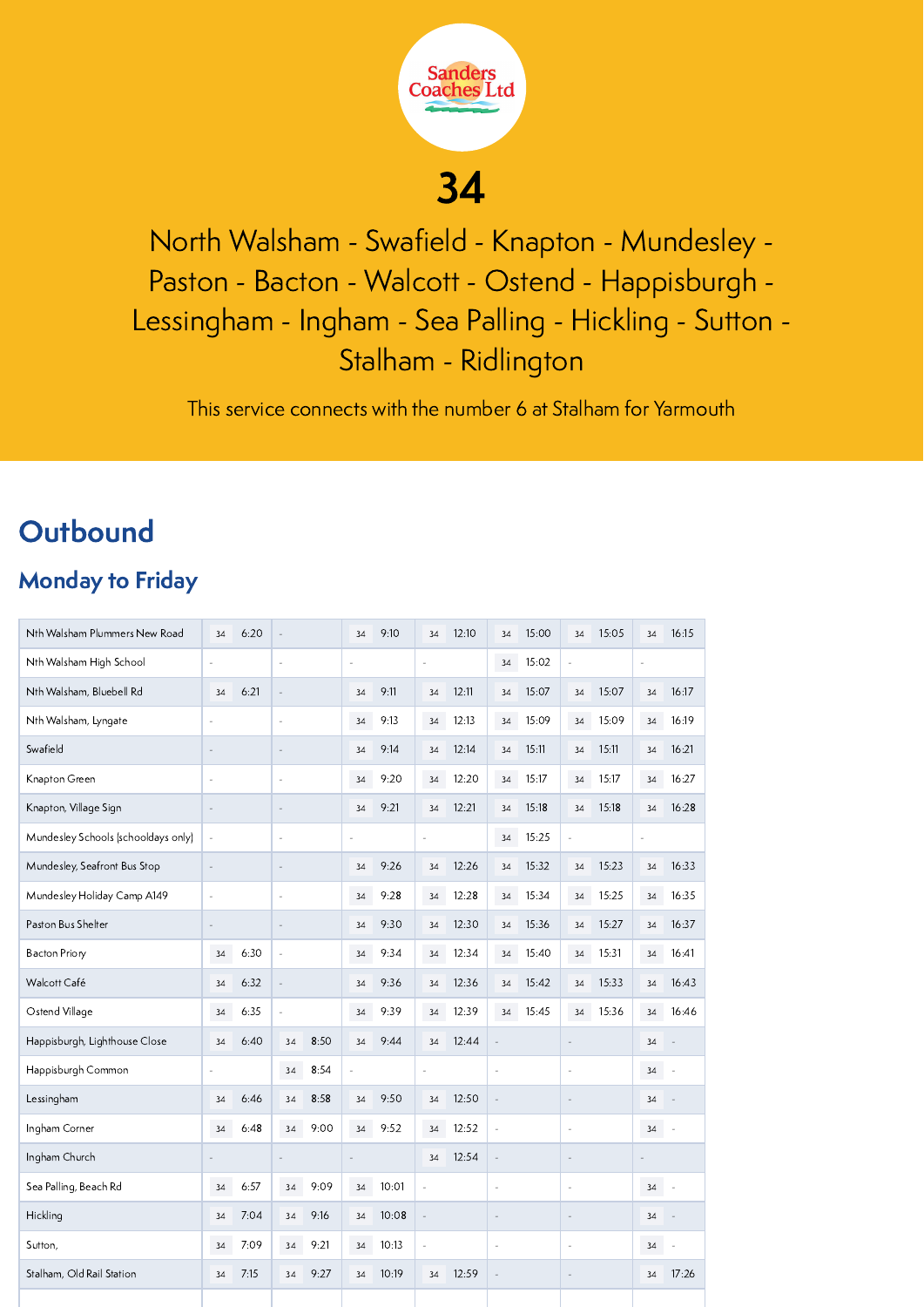| Ridlinaton        | - | . . | . . | -- | - |  |
|-------------------|---|-----|-----|----|---|--|
| Nth Walsham, P.O. |   |     |     |    |   |  |

### **Saturday**

No timetable data for this day

### Sunday

No timetable data for this day

# Inbound

### Monday to Friday

| Stalham Bypass Bus Stop       | 34                       | 7:45 | 34             | 7:45 | 34        | 9:30  | 34          | 12:00 | 34    | 14:00 | 34            | 17:15 | 34                       | 17:35 |  |
|-------------------------------|--------------------------|------|----------------|------|-----------|-------|-------------|-------|-------|-------|---------------|-------|--------------------------|-------|--|
| Sutton, P.O.                  | ÷,                       | ÷    |                |      |           | 9:35  | 34          | 12:05 | 34    | 14:05 | 34            | 17:20 | 34                       | 17:40 |  |
| Hickling                      | ÷,                       |      | $\overline{a}$ |      | 34        | 9:40  | 34          | 12:10 | 34    | 14:10 | 34            | 17:25 | 34                       | 17:45 |  |
| Sea Palling, Beach Rd         | 34                       | 7:59 | 7:59<br>34     |      | 34        | 9:48  | 34          | 12:18 | 34    | 14:18 | 34            | 17:33 | 34                       | 17:53 |  |
| Ingham Corner                 | 34                       | 8:05 | 34             | 8:05 | 34        | 9:53  | 34          | 12:23 | 34    | 14:23 | 34            | 17:38 | 34                       | 17:58 |  |
| Lessingham                    | 34                       | 8:08 | 34             | 8:08 | 34        | 9:58  | 34          | 12:28 | 14:28 |       | 34            | 17:41 | 34                       | 18:01 |  |
| Happisburgh Common            | 34                       | 8:12 | 34             | 8:12 | 34        | 10:02 | 34          | 12:32 | 14:32 |       | 34            |       | 34                       |       |  |
| Happisburgh, Lighthouse Close | 34                       | 8:16 | 34             | 8:16 | 34        | 10:06 | 34          | 12:36 | 14:36 |       | 34            | 17:46 | 34                       | 18:06 |  |
| Ostend Village                | 34                       | 8:20 | 34             | 8:20 | 34        | 10:10 | 34          | 12:40 | 14:40 |       | 34            | 17:50 | 34                       | 18:10 |  |
| Walcott Café                  | 34                       | 8:25 | 34             | 8:25 | 34        | 10:15 | 34          | 12:45 | 14:45 |       | 34            | 17:55 | 34                       | 18:15 |  |
| <b>Bacton Priory</b>          | 34                       | 8:27 | 34             | 8:27 | 34        | 10:17 | 34          | 12:47 | 14:47 |       | 34            | 17:57 | 34                       | 18:17 |  |
| Paston Bus Shelter            | 34                       | 8:32 | 8:32<br>34     |      | 34        | 10:22 | 34          | 12:52 | 14:52 |       | ä,            |       | $\ddot{\phantom{1}}$     |       |  |
| Mundesley Holiday Camp A149   | 34                       | 8:33 | 8:33<br>34     |      | 34        | 10:23 | 34          | 12:53 | 14:53 |       | L,            |       | ÷,                       |       |  |
| Mundesley , Water Lane        | 34                       | 8:34 | ÷,             |      | ä,        |       |             | ä,    |       | ä,    |               | ä,    |                          | J.    |  |
| Mundesley, Seafront           | 34                       |      | 8:36<br>34     |      | 34        | 10:26 | 12:56<br>34 |       | 14:56 |       | $\frac{1}{2}$ |       |                          |       |  |
| Mundesley Schools             | 34                       | 8:38 | $\blacksquare$ |      | $\bar{a}$ |       | ä,          |       | ä,    |       | ä,            |       | ä,                       |       |  |
| Knapton, Village Sign         | 34                       | 8:43 | 34             | 8:40 | 34        | 10:30 | 13:00<br>34 |       | 15:00 |       | i.            |       |                          |       |  |
| Knapton Green                 | 34                       | 8:44 | 8:41<br>34     |      | 34        | 10:31 | 34          | 13:01 | 15:01 |       | J,            |       |                          |       |  |
| Swafield                      | ×,                       |      | $\sim$         |      | 34        | 10:34 | 34          | 13:04 | 15:04 |       | ä,            |       | ÷,                       |       |  |
| Nth Walsham, Lyngate          | $\overline{\phantom{a}}$ |      | ä,             |      | 34        | 10:36 | 34          | 13:06 | 15:06 |       | ä,            |       | $\overline{\phantom{a}}$ |       |  |
| Nth Walsham, Bluebell Rd      |                          |      |                |      | 34        | 10:39 | 34          | 13:09 | 15:09 |       | 34            | 18:10 | 34                       | 18:30 |  |
| Nth Walsham, Opp Roys         | ÷,                       |      | ä,             |      | 34        | 10:42 | 34          | 13:12 | 15:12 |       |               | 18:12 | 34                       | 18:32 |  |
| Nth Walsham, Park Lane        | 34                       | 8:52 | 34             | 8:49 | 34        | 10:44 | 34          | 13:14 | 15:14 |       | 34            |       | 34                       |       |  |

### **Saturday**

No timetable data for this day

### Sunday

No timetable data for this day